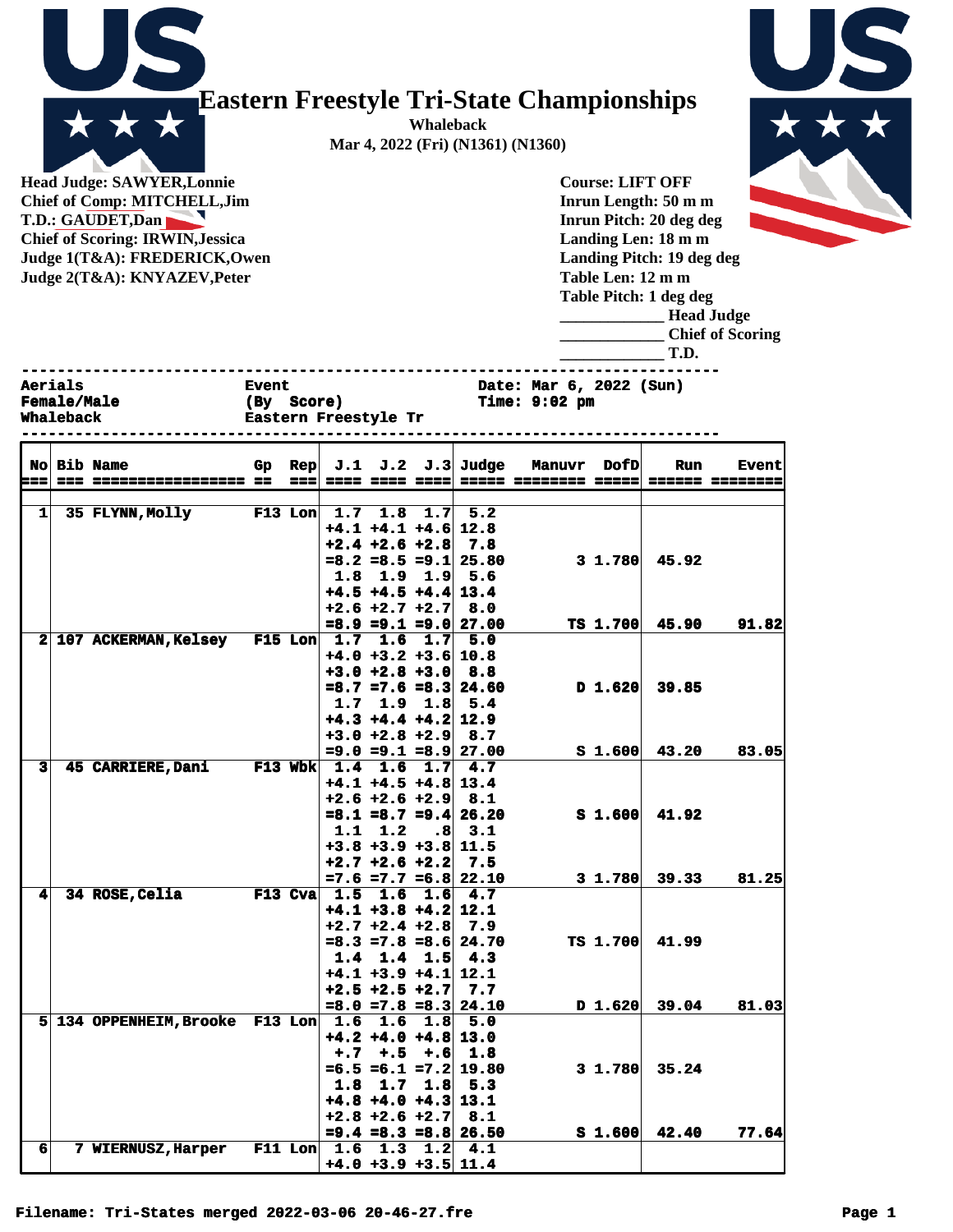**Event** (By Score)<br>Eastern Freestyle Tr Date: Mar 6, 2022 (Sun)<br>Time: 9:02 pm

|                         | <b>No Bib Name</b>      | Gp | <b>Rep</b> | J.1 |                                               |                 | $J.2$ $J.3$ Judge                 | <b>Manuvr</b>        | <b>DofD</b>        | <b>Run</b>                   | <b>Event</b> |
|-------------------------|-------------------------|----|------------|-----|-----------------------------------------------|-----------------|-----------------------------------|----------------------|--------------------|------------------------------|--------------|
| 622                     |                         |    | ===        |     | ==== ==== ==== <br>$+2.8 + 2.4 + 2.8$ 8.0     |                 |                                   | ===== ======== ===== |                    |                              |              |
|                         |                         |    |            |     |                                               |                 | $=8.4$ =7.6 =7.5 23.50            |                      | D 1.620            | 38.07                        |              |
|                         |                         |    |            | 1.4 |                                               | $1.4 \quad 1.6$ | 4.4                               |                      |                    |                              |              |
|                         |                         |    |            |     | $+4.3 +4.2 +4.0$ 12.5                         |                 |                                   |                      |                    |                              |              |
|                         |                         |    |            |     | $+2.7$ $+2.6$ $+2.5$                          |                 | 7.8<br>$=8.4$ $=8.2$ $=8.1$ 24.70 |                      | S <sub>1.600</sub> | 39.52                        | 77.59        |
| 7                       | 43 GOULD, Avery         |    |            |     | $F13$ Lon $1.4$ 1.6                           | 1.5             | 4.5                               |                      |                    |                              |              |
|                         |                         |    |            |     | $+3.2$ $+3.9$ $+3.3$ 10.4                     |                 |                                   |                      |                    |                              |              |
|                         |                         |    |            |     | $+2.7$ $+2.6$ $+2.5$                          |                 | 7.8                               |                      |                    |                              |              |
|                         |                         |    |            |     |                                               |                 | $=7.3$ $=8.1$ $=7.3$ 22.70        |                      | D 1.620            | 36.77                        |              |
|                         |                         |    |            |     | 1.5 1.7<br>$+4.0 +4.1 +4.1$ 12.2              |                 | $1.6 \, 4.8$                      |                      |                    |                              |              |
|                         |                         |    |            |     | $+2.5 +2.7 +2.5$                              |                 | 7.7                               |                      |                    |                              |              |
|                         |                         |    |            |     |                                               |                 | $=8.0$ $=8.5$ $=8.2$ 24.70        |                      | S <sub>1.600</sub> | 39.52                        | 76.29        |
| $\overline{\mathbf{8}}$ | <b>46 IRWIN, Adelyn</b> |    | $F13$ Wbk  | 1.4 | 1.4                                           | 1.4             | 4.2                               |                      |                    |                              |              |
|                         |                         |    |            |     | $+3.8$ $+3.4$ $+4.0$ 11.2                     |                 |                                   |                      |                    |                              |              |
|                         |                         |    |            |     | $+2.4 +2.1 +2.7$                              |                 | 7.2<br>$=7.6 = 6.9 = 8.1$ 22.60   |                      | S <sub>1.600</sub> | 36.16                        |              |
|                         |                         |    |            | 1.3 |                                               | $1.4$ 1.4       | 4.1                               |                      |                    |                              |              |
|                         |                         |    |            |     | $+4.0 +4.1 +4.4$ 12.5                         |                 |                                   |                      |                    |                              |              |
|                         |                         |    |            |     | $+2.7 + 2.6 + 2.6$                            |                 | 7.9                               |                      |                    |                              |              |
|                         |                         |    |            |     |                                               |                 | $=8.0$ =8.1 =8.4 24.50            |                      | D 1.620            | 39.69                        | 75.85        |
| 9                       | 37 O'NEILL, Cara        |    |            |     | F13 Wva 1.3 1.4 1.2                           |                 | 3.9                               |                      |                    |                              |              |
|                         |                         |    |            |     | $+4.2 +4.0 +4.5$ 12.7<br>$+2.8$ $+2.7$ $+2.8$ |                 | 8.3                               |                      |                    |                              |              |
|                         |                         |    |            |     |                                               |                 | $=8.3$ =8.1 =8.5 24.90            |                      | S <sub>1.600</sub> | 39.84                        |              |
|                         |                         |    |            |     | $1.1$ $1.2$ $1.0$                             |                 | 3.3                               |                      |                    |                              |              |
|                         |                         |    |            |     | $+3.6 +3.2 +3.0$                              |                 | 9.8                               |                      |                    |                              |              |
|                         |                         |    |            |     | $+2.6 +2.7 +2.8$                              |                 | 8.1                               |                      |                    |                              |              |
| 10                      |                         |    |            |     | F13 Cva $1.0$ 1.1                             |                 | $=7.3$ =7.1 =6.8 21.20            |                      | $D$ 1.620          | 34.34                        | 74.18        |
|                         | 36 BRYANT, Sage         |    |            |     | $+3.7 +3.5 +3.0   10.2$                       | 1.1             | 3.2                               |                      |                    |                              |              |
|                         |                         |    |            |     | $+2.7 + 2.8 + 2.8$                            |                 | 8.3                               |                      |                    |                              |              |
|                         |                         |    |            |     |                                               |                 | $=7.4$ $=7.4$ $=6.9$ 21.70        |                      | <b>TS 1.700</b>    | 36.89                        |              |
|                         |                         |    |            | 1.4 | 1.2                                           | 1.2             | 3.8                               |                      |                    |                              |              |
|                         |                         |    |            |     | $+3.5 +3.4 +2.8$                              |                 | 9.7                               |                      |                    |                              |              |
|                         |                         |    |            |     | $+2.7 + 2.6 + 2.8$                            |                 | 8.1<br>$=7.6$ $=7.2$ $=6.8$ 21.60 |                      | <b>TT 1.700</b>    | 36.72                        | 73.61        |
|                         | 11 122 KELLEY, Amelia   |    | $F11$ Lon  | 1.2 | 1.4                                           | 1.3             | 3.9                               |                      |                    |                              |              |
|                         |                         |    |            |     | $+4.0 +4.2 +4.6$ 12.8                         |                 |                                   |                      |                    |                              |              |
|                         |                         |    |            |     | $+2.8 + 2.5 + 2.9$                            |                 | 8.2                               |                      |                    |                              |              |
|                         |                         |    |            |     |                                               |                 | $=8.0$ =8.1 =8.8 24.90            |                      |                    | $\boldsymbol{S}$ 1.600 39.84 |              |
|                         |                         |    |            |     | $1.1$ $1.2$ $1.2$<br>$+2.9 +2.5 +2.5$         |                 | 3.5<br>7.9                        |                      |                    |                              |              |
|                         |                         |    |            |     | $+2.7$ $+2.7$ $+2.7$ 8.1                      |                 |                                   |                      |                    |                              |              |
|                         |                         |    |            |     |                                               |                 | $=6.7$ =6.4 =6.4 19.50            |                      | T 1.600            | 31.20                        | 71.04        |
| 12                      | 10 PRESTON, Hazel       |    |            |     | $F11$ Lon $1.1$ $1.5$                         | 1.4             | 4.0                               |                      |                    |                              |              |
|                         |                         |    |            |     | $+2.7 +2.1 +2.3$                              |                 | 7.1                               |                      |                    |                              |              |
|                         |                         |    |            |     | $+2.7 + 2.6 + 2.8$                            |                 | 8.1                               |                      |                    |                              |              |
|                         |                         |    |            |     | $1.2 \quad 1.4$                               | 1.4             | $=6.5 = 6.2 = 6.5$ 19.20<br>4.0   |                      | T 1.600            | 30.72                        |              |
|                         |                         |    |            |     | $+4.0 +4.0 +4.0  12.0$                        |                 |                                   |                      |                    |                              |              |
|                         |                         |    |            |     | $+2.7 + 2.5 + 2.5$                            |                 | 7.7                               |                      |                    |                              |              |
|                         |                         |    |            |     |                                               |                 | $=7.9$ $=7.9$ $=7.9$ 23.70        |                      | S <sub>1.600</sub> | 37.92                        | 68.64        |
| 13                      | 11 COTHEY, Elsie        |    |            |     | F11 Lon $\vert$ 1.2 1.5                       |                 | $.9 \, 3.6$                       |                      |                    |                              |              |
|                         |                         |    |            |     | $+3.7 +4.0 +4.0$ 11.7                         |                 |                                   |                      |                    |                              |              |
|                         |                         |    |            |     | $+2.8 + 2.7 + 2.8$                            |                 | 8.3<br>$=7.7$ $=8.2$ $=7.7$ 23.60 |                      | S <sub>1.600</sub> | 37.76                        |              |
|                         |                         |    |            |     | $1.1$ 1.4 1.2                                 |                 | 3.7                               |                      |                    |                              |              |
|                         |                         |    |            |     | $+2.9 +2.8 +2.0$                              |                 | 7.7                               |                      |                    |                              |              |
|                         |                         |    |            |     | $+2.7 + 2.5 + 2.6$                            |                 | 7.8                               |                      |                    |                              |              |
|                         |                         |    |            |     |                                               |                 | $=6.7$ =6.7 =5.8 19.20            |                      | T 1.600            | 30.72                        | 68.48        |
| 14                      | 81 SMITH, Jocelyn       |    |            |     |                                               |                 | F15 Lon 1.4 1.6 1.7 4.7           |                      |                    |                              |              |
|                         |                         |    |            |     | $+3.0 +2.2 +3.5$ 8.7                          |                 |                                   |                      |                    |                              |              |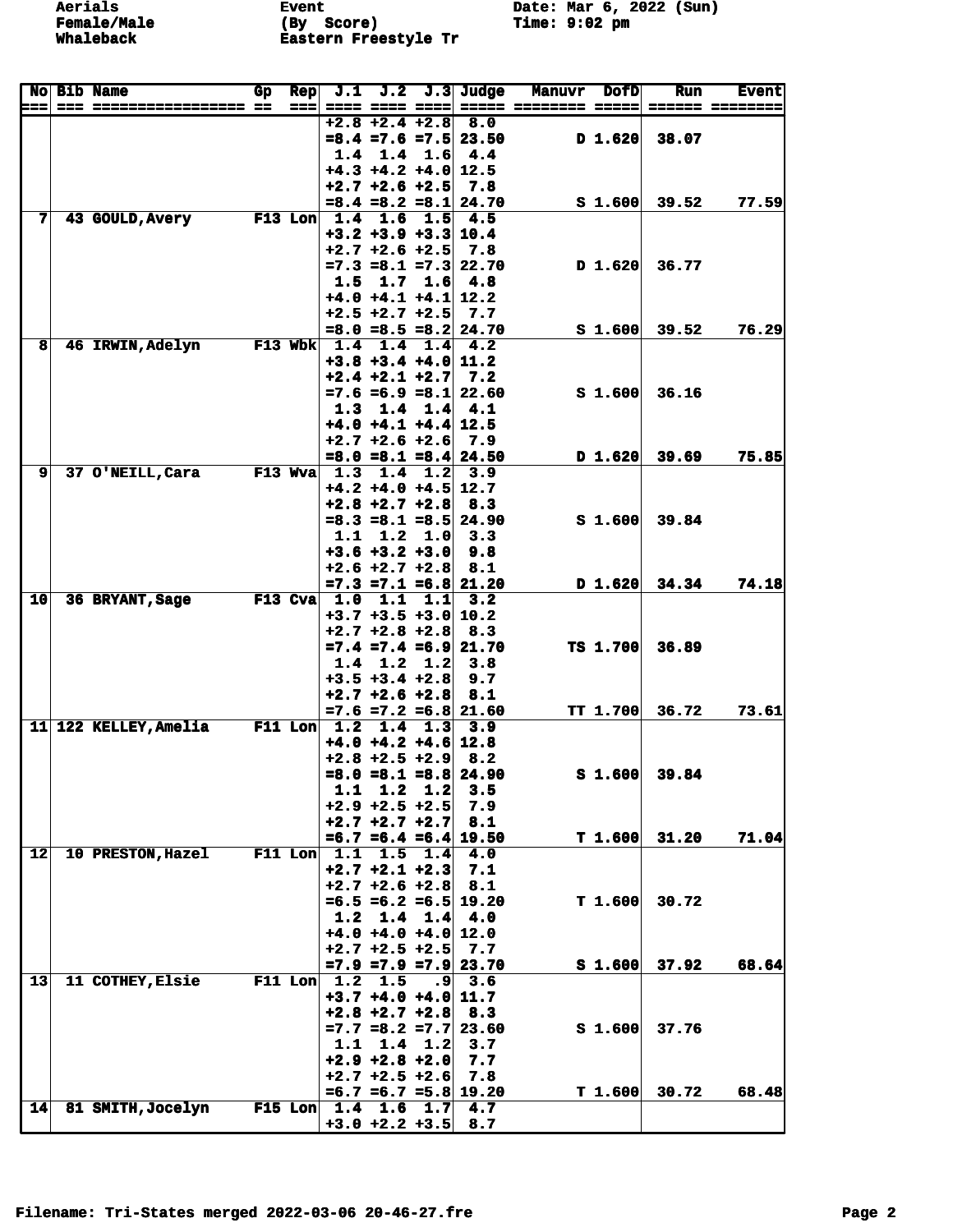**Event (By** Score)<br>Eastern Freestyle Tr Date: Mar 6, 2022 (Sun)<br>Time: 9:02 pm

| $==$                    | <b>No Bib Name</b>               | Gp | <b>Rep</b><br>=== | J.1                     | J.2<br>==== ==== ====                         |                 | $J.3$ Judge                 | <b>Manuvr</b><br>===== ======== ===== ====== ======= | <b>DofD</b>        | <b>Run</b>       | <b>Event</b> |
|-------------------------|----------------------------------|----|-------------------|-------------------------|-----------------------------------------------|-----------------|-----------------------------|------------------------------------------------------|--------------------|------------------|--------------|
|                         |                                  |    |                   |                         | $+.3 + .2$                                    |                 | $+ .5 1.0$                  |                                                      |                    |                  |              |
|                         |                                  |    |                   |                         |                                               |                 | $=4.7$ =4.0 =5.7 14.40      |                                                      | TS 1.700           | 24.48            |              |
|                         |                                  |    |                   |                         | $1.6$ 1.9                                     |                 | $1.6$ 5.1                   |                                                      |                    |                  |              |
|                         |                                  |    |                   |                         | $+4.3 +4.4 +4.6$ 13.3<br>$+2.8$ $+2.8$ $+2.8$ |                 | 8.4                         |                                                      |                    |                  |              |
|                         |                                  |    |                   |                         |                                               |                 | $=8.7$ $=9.1$ $=9.0$ 26.80  |                                                      |                    | $D$ 1.620 43.41  | 67.89        |
|                         | 15 143 VAN METER, Saskia F13 Lon |    |                   | 1.1                     | 1.3                                           | 1.1             | 3.5                         |                                                      |                    |                  |              |
|                         |                                  |    |                   |                         | $+2.8 + 2.0 + 2.0$                            |                 | 6.8                         |                                                      |                    |                  |              |
|                         |                                  |    |                   |                         | $+2.6 + 2.5 + 2.8$ 7.9                        |                 |                             |                                                      |                    |                  |              |
|                         |                                  |    |                   |                         |                                               |                 | $=6.5 = 5.8 = 5.9$ 18.20    |                                                      | $D$ 1.620          | 29.48            |              |
|                         |                                  |    |                   | 1.1                     | $+3.9 +3.3 +3.1   10.3$                       | $1.2 \quad 1.2$ | 3.5                         |                                                      |                    |                  |              |
|                         |                                  |    |                   |                         | $+2.6 + 2.3 + 2.6$                            |                 | 7.5                         |                                                      |                    |                  |              |
|                         |                                  |    |                   |                         |                                               |                 | $=7.6$ =6.8 =6.9 21.30      |                                                      | S <sub>1.600</sub> | 34.08            | 63.56        |
|                         | 16 136 PEDRO, Olivia F11 Wva     |    |                   |                         | 1.4 1.0                                       | .6 <sub>1</sub> | 3.0                         |                                                      |                    |                  |              |
|                         |                                  |    |                   |                         | $+3.8$ $+2.5$ $+2.8$                          |                 | 9.1                         |                                                      |                    |                  |              |
|                         |                                  |    |                   |                         | $+, 4$ +, 3 +, 1                              |                 | 0.8                         |                                                      |                    |                  |              |
|                         |                                  |    |                   |                         |                                               |                 | $=5.6 = 3.8 = 3.5   12.90$  |                                                      | $K$ 1.620          | 20.89            |              |
|                         |                                  |    |                   | 1.2                     | 1.0<br>$+2.9$ $+1.9$ $+1.8$ 6.6               | 1.6             | 3.8                         |                                                      |                    |                  |              |
|                         |                                  |    |                   |                         | $+2.6 + 2.3 + 2.7$ 7.6                        |                 |                             |                                                      |                    |                  |              |
|                         |                                  |    |                   |                         |                                               |                 | $=6.7$ $=5.2$ $=6.1$ 18.00  |                                                      |                    | DD 1.740 31.32   | 52.21        |
|                         |                                  |    |                   |                         |                                               |                 |                             |                                                      |                    |                  |              |
| 1                       | 51 CARTER, Max                   |    | $M13$ Lon         |                         | 1.8 1.5                                       |                 | $1.8 \, 5.1$                |                                                      |                    |                  |              |
|                         |                                  |    |                   |                         | $+4.6 +4.0 +4.7$ 13.3                         |                 |                             |                                                      |                    |                  |              |
|                         |                                  |    |                   |                         | $+2.7$ $+2.5$ $+2.8$ 8.0                      |                 |                             |                                                      |                    |                  |              |
|                         |                                  |    |                   |                         |                                               |                 | $= 9.1$ = 8.0 = 9.3 26.40   |                                                      | $bT$ 2.000         | 52.80            |              |
|                         |                                  |    |                   | 1.8                     | 1.7<br>$+4.2 +4.0 +4.0  12.2$                 | 1.5             | 5.0                         |                                                      |                    |                  |              |
|                         |                                  |    |                   |                         | $+2.6 + 2.4 + 2.5$                            |                 | 7.5                         |                                                      |                    |                  |              |
|                         |                                  |    |                   |                         |                                               |                 | $=8.6 = 8.1 = 8.0$ 24.70    |                                                      | 7X 2.180           | 53.84            | 106.64       |
| $\mathbf{2}$            | <b>66 TRINWARD, Felix</b>        |    | $M13$ Cva         | 1.6                     | 1.9                                           |                 | $1.8$ 5.3                   |                                                      |                    |                  |              |
|                         |                                  |    |                   |                         | $+3.9$ $+4.1$ $+4.3$ 12.3                     |                 |                             |                                                      |                    |                  |              |
|                         |                                  |    |                   |                         | $+2.7$ $+2.6$ $+2.7$                          |                 | 8.0                         |                                                      |                    |                  |              |
|                         |                                  |    |                   | 1.4                     |                                               |                 | $=8.2$ =8.6 =8.8 25.60      |                                                      | $3 \; 1.780$       | 45.56            |              |
|                         |                                  |    |                   |                         | 1.4<br>$+3.7 +3.8 +3.7$ 11.2                  |                 | $1.6 \, 4.4$                |                                                      |                    |                  |              |
|                         |                                  |    |                   |                         | $+2.6 + 2.5 + 2.6$ 7.7                        |                 |                             |                                                      |                    |                  |              |
|                         |                                  |    |                   |                         |                                               |                 | $=7.7$ $=7.7$ $=7.9$ 23.30  |                                                      |                    | $3x$ 1.900 44.27 | 89.83        |
| $\overline{\mathbf{3}}$ | 60 BARNES, Dylan                 |    | $M13$ Wva         |                         | 1.6 1.7                                       |                 | $1.6$ 4.9                   |                                                      |                    |                  |              |
|                         |                                  |    |                   |                         | $+4.2 +4.2 +4.4$ 12.8                         |                 |                             |                                                      |                    |                  |              |
|                         |                                  |    |                   |                         | $+2.7 + 2.5 + 2.7$                            |                 | 7.9                         |                                                      |                    |                  |              |
|                         |                                  |    |                   |                         | $1.6$ $1.5$                                   |                 | $=8.5 = 8.4 = 8.7$ 25.60    |                                                      | $3 \; 1.780$       | 45.56            |              |
|                         |                                  |    |                   |                         | $+3.9 +3.9 +4.0$ 11.8                         |                 | $1.7 \, 4.8$                |                                                      |                    |                  |              |
|                         |                                  |    |                   |                         | $+2.7 + 2.8 + 2.9$ 8.4                        |                 |                             |                                                      |                    |                  |              |
|                         |                                  |    |                   |                         |                                               |                 | $=8.2$ $=8.2$ $=8.6$ 25.00  |                                                      | <b>TS 1.700</b>    | 42.50            | 88.06        |
|                         | 4 146 IRWIN, Austin              |    | $M13$ Wbk         |                         | $1.7$ $1.5$ $1.4$ $4.6$                       |                 |                             |                                                      |                    |                  |              |
|                         |                                  |    |                   |                         | $+4.4 +3.7 +4.0$ 12.1                         |                 |                             |                                                      |                    |                  |              |
|                         |                                  |    |                   |                         | $+2.9 + 2.5 + 2.7$ 8.1                        |                 |                             |                                                      |                    |                  |              |
|                         |                                  |    |                   |                         |                                               |                 | $= 9.0 = 7.7 = 8.1   24.80$ |                                                      | $3 \; 1.780$       | 44.14            |              |
|                         |                                  |    |                   |                         | $1.8$ 1.7 1.7 5.2<br>$+4.5 +4.1 +4.0$ 12.6    |                 |                             |                                                      |                    |                  |              |
|                         |                                  |    |                   |                         | $+2.7 + 2.8 + 2.9$ 8.4                        |                 |                             |                                                      |                    |                  |              |
|                         |                                  |    |                   |                         |                                               |                 | $= 9.0 = 8.6 = 8.6   26.20$ |                                                      | $K$ 1.620          | 42.44            | 86.58        |
| 51                      | 86 LUND, Tucker                  |    |                   | M15 Cro 1.8 1.6 1.8 5.2 |                                               |                 |                             |                                                      |                    |                  |              |
|                         |                                  |    |                   |                         | $+4.3 +3.6 +4.0$ 11.9                         |                 |                             |                                                      |                    |                  |              |
|                         |                                  |    |                   |                         | $+2.8$ $+2.6$ $+2.8$ 8.2                      |                 |                             |                                                      |                    |                  |              |
|                         |                                  |    |                   |                         |                                               |                 | $=8.9$ =7.8 =8.6 25.30      |                                                      | DT 1.720           | 43.51            |              |
|                         |                                  |    |                   |                         | $1.4$ 1.6 1.5 4.5<br>$+4.2 +4.0 +4.1$ 12.3    |                 |                             |                                                      |                    |                  |              |
|                         |                                  |    |                   |                         | $+2.7$ $+2.8$ $+2.7$ 8.2                      |                 |                             |                                                      |                    |                  |              |
|                         |                                  |    |                   |                         |                                               |                 | $=8.3$ $=8.4$ $=8.3$ 25.00  |                                                      |                    | TS 1.700 42.50   | 86.01        |
| 6 <sup>1</sup>          | 71 DROZSDIK, Ariyel              |    |                   | M13 Wva 1.3 1.5 1.5 4.3 |                                               |                 |                             |                                                      |                    |                  |              |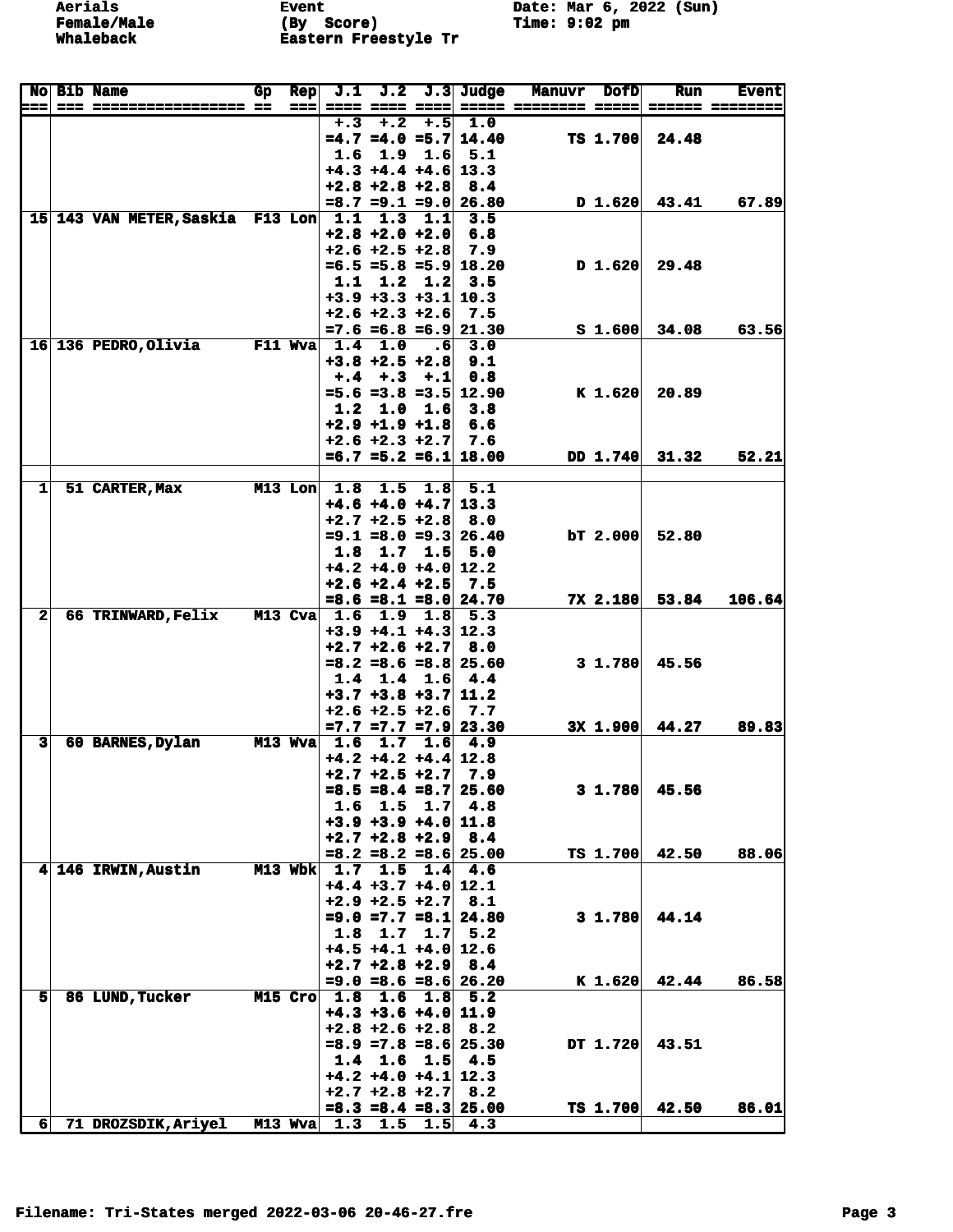**Event** (By Score)<br>Eastern Freestyle Tr Date: Mar 6, 2022 (Sun)<br>Time: 9:02 pm

|     | <b>No Bib Name</b>                | Gp | Rep       | J.1 | J.2                                      |           | $J.3$ Judge                        | Manuvr               | <b>DofD</b>        | Run   | <b>Event</b>    |
|-----|-----------------------------------|----|-----------|-----|------------------------------------------|-----------|------------------------------------|----------------------|--------------------|-------|-----------------|
| === |                                   |    | ===       |     | ==== ==== ====                           |           |                                    | ARABA ARABARAN ARABA |                    |       | ====== ======== |
|     |                                   |    |           |     | $+4.0 +4.0 +4.5$<br>$+2.7 + 2.2 + 2.6$   |           | 12.5<br>7.5                        |                      |                    |       |                 |
|     |                                   |    |           |     |                                          |           | $=8.0$ $=7.7$ $=8.6$ 24.30         |                      | $3 \; 1.780$       | 43.25 |                 |
|     |                                   |    |           | 1.2 | 1.1                                      | 1.3       | 3.6                                |                      |                    |       |                 |
|     |                                   |    |           |     | $+3.9$ $+3.2$ $+3.5$ 10.6                |           |                                    |                      |                    |       |                 |
|     |                                   |    |           |     | $+2.5 + 2.3 + 2.5$                       |           | 7.3                                |                      |                    |       |                 |
|     |                                   |    |           |     |                                          |           | $=7.6$ =6.6 =7.3 21.50             |                      | $3g$ 1.910         | 41.06 | 84.31           |
|     | $7 105$ CANES, Ethan              |    | $M11$ Lon | 1.2 | 1.3                                      | 1.2       | 3.7                                |                      |                    |       |                 |
|     |                                   |    |           |     | $+4.0 +3.9 +3.7$                         |           | 11.6                               |                      |                    |       |                 |
|     |                                   |    |           |     | $+2.7 + 2.4 + 2.5$                       |           | 7.6                                |                      |                    |       |                 |
|     |                                   |    |           | 1.3 | 1.8                                      | 1.5       | $=7.9$ $=7.6$ $=7.4$ 22.90<br>-4.6 |                      | $3 \; 1.780$       | 40.76 |                 |
|     |                                   |    |           |     | $+4.0 +4.3 +4.5$ 12.8                    |           |                                    |                      |                    |       |                 |
|     |                                   |    |           |     | $+2.6 + 2.9 + 2.9$                       |           | 8.4                                |                      |                    |       |                 |
|     |                                   |    |           |     |                                          |           | $=7.9$ $=9.0$ $=8.9$ 25.80         |                      | S <sub>1.600</sub> | 41.28 | 82.04           |
| 8   | 59 KEVE, Tyler                    |    | $M13$ Wva | 1.0 | 1.2                                      | ا9.       | 3.1                                |                      |                    |       |                 |
|     |                                   |    |           |     | $+3.8$ $+3.6$ $+4.0$ 11.4                |           |                                    |                      |                    |       |                 |
|     |                                   |    |           |     | $+2.6 + 2.2 + 2.5$                       |           | 7.3                                |                      |                    |       |                 |
|     |                                   |    |           |     |                                          |           | $=7.4$ $=7.0$ $=7.4$ 21.80         |                      | $3 \; 1.780$       | 38.80 |                 |
|     |                                   |    |           | 1.2 | 1.3                                      | .8        | 3.3                                |                      |                    |       |                 |
|     |                                   |    |           |     | $+3.5$ $+3.5$ $+3.2$ 10.2                |           |                                    |                      |                    |       |                 |
|     |                                   |    |           |     | $+2.5 +2.2 +2.2$                         |           | 6.9                                |                      |                    |       |                 |
|     | 9 106 SAVAGE, Christophe M13 Cva  |    |           | 1.4 | 1.1                                      | 1.3       | $=7.2$ =7.0 =6.2 20.40<br>3.8      |                      | 72.060             | 42.02 | 80.82           |
|     |                                   |    |           |     | $+3.5 +2.2 +2.0$                         |           | 7.7                                |                      |                    |       |                 |
|     |                                   |    |           |     | $+2.7 + 2.5 + 2.6$                       |           | 7.8                                |                      |                    |       |                 |
|     |                                   |    |           |     |                                          |           | $=7.6$ =5.8 =5.9 19.30             |                      | $3g$ 1.910         | 36.86 |                 |
|     |                                   |    |           | 1.3 | 1.3                                      | 1.4       | 4.0                                |                      |                    |       |                 |
|     |                                   |    |           |     | $+2.8 + 3.2 + 3.6$                       |           | 9.6                                |                      |                    |       |                 |
|     |                                   |    |           |     | $+2.6 + 2.6 + 2.6$                       |           | 7.8                                |                      |                    |       |                 |
|     |                                   |    |           |     |                                          |           | $=6.7$ $=7.1$ $=7.6$ 21.40         |                      | 3X 1.900           | 40.66 | 77.52           |
|     | 10 149 FERRAGAMO, Cooper M15 Lon  |    |           | 1.3 | 1.4                                      | 1.5       | -4.2                               |                      |                    |       |                 |
|     |                                   |    |           |     | $+4.0 +3.9 +4.0$                         |           | 11.9                               |                      |                    |       |                 |
|     |                                   |    |           |     | $+2.7 + 2.6 + 2.5$<br>$=8.0 = 7.9 = 8.0$ |           | 7.8<br>23.90                       |                      | 31.780             | 42.54 |                 |
|     |                                   |    |           | 1.2 | 1.2                                      | ٠9        | 3.3                                |                      |                    |       |                 |
|     |                                   |    |           |     | $+3.6 +3.2 +3.0$                         |           | 9.8                                |                      |                    |       |                 |
|     |                                   |    |           |     | $+2.4 +2.1 +2.4$                         |           | 6.9                                |                      |                    |       |                 |
|     |                                   |    |           |     |                                          |           | $=7.2$ $=6.5$ $=6.3$ 20.00         |                      | DD 1.740           | 34.80 | 77.34           |
| 11  | 16 BAKER, Jack                    |    | M11 Wva   | 1.3 | 1.2                                      | 1.3       | 3.8                                |                      |                    |       |                 |
|     |                                   |    |           |     | $+3.5 +3.6 +4.0$                         |           | 11.1                               |                      |                    |       |                 |
|     |                                   |    |           |     | $+2.7 + 2.2 + 2.6$                       |           | 7.5                                |                      |                    |       |                 |
|     |                                   |    |           |     |                                          |           | $=7.5 = 7.0 = 7.9$ 22.40           |                      | $3 \; 1.780$       | 39.87 |                 |
|     |                                   |    |           |     | $1.5 \t1.4$<br>$+3.7$ $+3.6$ $+3.7$ 11.0 | 1.5       | 4.4                                |                      |                    |       |                 |
|     |                                   |    |           |     | $+2.6 + 2.5 + 2.5$                       |           | 7.6                                |                      |                    |       |                 |
|     |                                   |    |           |     |                                          |           | $=7.8$ $=7.5$ $=7.7$ 23.00         |                      | $S_1.600$          | 36.80 | 76.67           |
| 12  | 3 BERGERON, Kaleb                 |    |           |     | M09 Wbk 1.1 1.5 1.5                      |           | 4.1                                |                      |                    |       |                 |
|     |                                   |    |           |     | $+3.9 +3.8 +4.1$ 11.8                    |           |                                    |                      |                    |       |                 |
|     |                                   |    |           |     | $+2.7 + 2.5 + 2.6$                       |           | 7.8                                |                      |                    |       |                 |
|     |                                   |    |           |     |                                          |           | $=7.7$ =7.8 =8.2 23.70             |                      | <b>N</b> 1.560     | 36.97 |                 |
|     |                                   |    |           |     | $1.4$ 1.5                                | 1.7       | 4.6                                |                      |                    |       |                 |
|     |                                   |    |           |     | $+4.0 +4.0 +4.0$ 12.0                    |           |                                    |                      |                    |       |                 |
|     |                                   |    |           |     | $+2.5 +2.7 +2.6$                         |           | 7.8                                |                      |                    |       |                 |
| 13  |                                   |    |           |     |                                          |           | $=7.9$ =8.2 =8.3 24.40             |                      | S <sub>1.600</sub> | 39.04 | 76.01           |
|     | 30 OPPENHEIM, Greyson M11 Lon 1.1 |    |           |     | $+4.0 +3.9 +4.1$ 12.0                    | $1.4$ 1.2 | 3.7                                |                      |                    |       |                 |
|     |                                   |    |           |     | $+2.7$ $+2.5$ $+2.6$                     |           | 7.8                                |                      |                    |       |                 |
|     |                                   |    |           |     |                                          |           | $=7.8$ =7.8 =7.9 23.50             |                      | $S_1.600$          | 37.60 |                 |
|     |                                   |    |           |     | $1.2$ 1.3 1.4                            |           | 3.9                                |                      |                    |       |                 |
|     |                                   |    |           |     | $+3.8 +3.6 +3.7   11.1$                  |           |                                    |                      |                    |       |                 |
|     |                                   |    |           |     | $+2.7 + 2.6 + 2.7$ 8.0                   |           |                                    |                      |                    |       |                 |
|     |                                   |    |           |     |                                          |           | $=7.7$ $=7.5$ $=7.8$ 23.00         |                      | D 1.620            | 37.26 | 74.86           |
| 14  | 57 WEISS, Read                    |    |           |     |                                          |           | M13 Cva 1.2 1.0 1.0 3.2            |                      |                    |       |                 |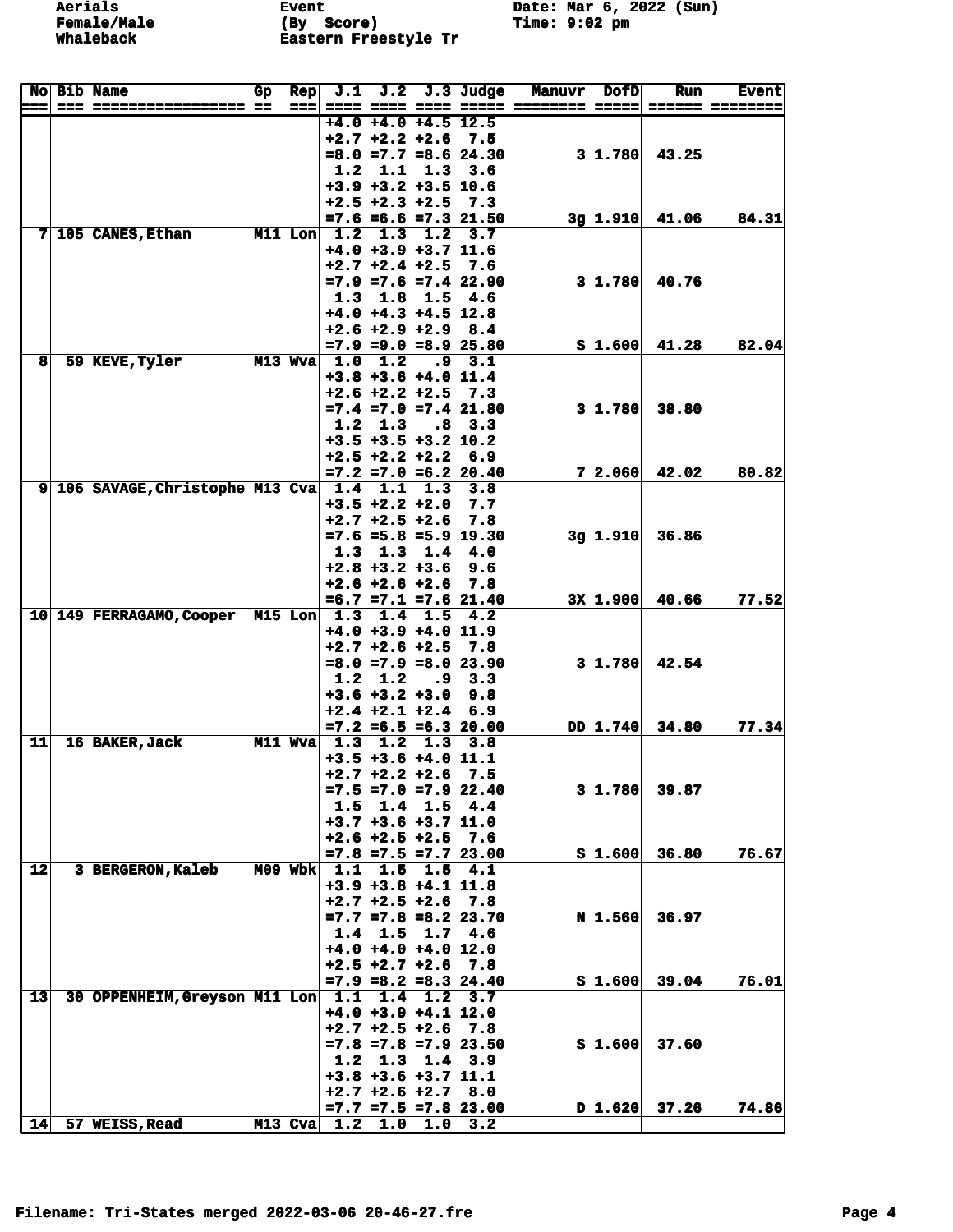**Aerials** Event Event Date: Mar 6, 2022 (Sun)<br> **Female/Male** (By Score) Time: 9:02 pm **Female/Male (By Score) Time: 9:02 pm Whaleback Eastern Freestyle Tr** 

|     | No Bib Name                       | Gp | <b>Rep</b>        | J.1 |                                              |                 | $J.2$ $J.3$ Judge                 | <b>Manuvr</b>        | <b>DofD</b>        | <b>Run</b>               | <b>Event</b> |
|-----|-----------------------------------|----|-------------------|-----|----------------------------------------------|-----------------|-----------------------------------|----------------------|--------------------|--------------------------|--------------|
| ⊨== |                                   |    | $=$ $=$ $=$ $\pm$ |     | ==== ==== ====                               |                 |                                   | ===== ======== ===== |                    |                          |              |
|     |                                   |    |                   |     | $+3.7 +3.9 +3.6$ 11.2                        |                 |                                   |                      |                    |                          |              |
|     |                                   |    |                   |     | $+2.7 + 2.6 + 2.5$                           |                 | 7.8<br>$=7.6$ $=7.5$ $=7.1$ 22.20 |                      | $3 \; 1.780$       | 39.51                    |              |
|     |                                   |    |                   | 1.3 | 1.0                                          | 1.3             | 3.6                               |                      |                    |                          |              |
|     |                                   |    |                   |     | $+3.7 +2.6 +3.0$                             |                 | 9.3                               |                      |                    |                          |              |
|     |                                   |    |                   |     | $+2.6 + 2.6 + 2.7$                           |                 | 7.9                               |                      |                    |                          |              |
|     |                                   |    |                   |     |                                              |                 | $=7.6$ $=6.2$ $=7.0$ 20.80        |                      | $K$ 1.620          | 33.69                    | 73.20        |
| 15  | 17 SAVAGE, Brooks                 |    | <b>M11 Cva</b>    |     | $1.3$ $1.4$ $1.4$                            |                 | 4.1                               |                      |                    |                          |              |
|     |                                   |    |                   |     | $+2.9 +3.5 +4.0   10.4$                      |                 |                                   |                      |                    |                          |              |
|     |                                   |    |                   |     | $+2.7 + 2.2 + 2.7$                           |                 | 7.6                               |                      |                    |                          |              |
|     |                                   |    |                   |     |                                              |                 | $=6.9$ $=7.1$ $=8.1$ 22.10        |                      | $K$ 1.620          | 35.80                    |              |
|     |                                   |    |                   | 1.3 | $+3.7$ $+3.3$ $+3.1$ 10.1                    | $1.3 \t1.4$     | 4.0                               |                      |                    |                          |              |
|     |                                   |    |                   |     | $+2.5 +2.2 +2.6$                             |                 | 7.3                               |                      |                    |                          |              |
|     |                                   |    |                   |     |                                              |                 | $=7.5 = 6.8 = 7.1$ 21.40          |                      | TS 1.700           | 36.38                    | 72.18        |
| 16  | 52 BERGERON, Kane                 |    |                   |     | M13 Wbk $1.2$ 1.2 1.0                        |                 | 3.4                               |                      |                    |                          |              |
|     |                                   |    |                   |     | $+2.9 +3.5 +3.0$                             |                 | 9.4                               |                      |                    |                          |              |
|     |                                   |    |                   |     | $+2.5 +2.1 +2.4$                             |                 | 7.0                               |                      |                    |                          |              |
|     |                                   |    |                   |     |                                              |                 | $=6.6 = 6.8 = 6.4$ 19.80          |                      | 31.780             | 35.24                    |              |
|     |                                   |    |                   | 1.5 | 1.6                                          | 1.7             | 4.8                               |                      |                    |                          |              |
|     |                                   |    |                   |     | $+3.7 +3.5 +3.0  10.2$<br>$+2.7 + 2.5 + 2.8$ |                 | 8.0                               |                      |                    |                          |              |
|     |                                   |    |                   |     |                                              |                 | $=7.9$ $=7.6$ $=7.5$ 23.00        |                      | S <sub>1.600</sub> | 36.80                    | 72.04        |
| 17  | 95 GROSSHANDLER, Brad M15 Lon 1.4 |    |                   |     | 1.4                                          | 1.5             | 4.3                               |                      |                    |                          |              |
|     |                                   |    |                   |     | $+4.0 +3.9 +4.3$ 12.2                        |                 |                                   |                      |                    |                          |              |
|     |                                   |    |                   |     | $+2.6 + 2.6 + 2.7$                           |                 | 7.9                               |                      |                    |                          |              |
|     |                                   |    |                   |     |                                              |                 | $=8.0$ =7.9 =8.5 24.40            |                      | ET 2.000           | 48.80                    |              |
|     |                                   |    |                   | 1.3 | 1.3                                          | ٠9              | 3.5                               |                      |                    |                          |              |
|     |                                   |    |                   |     | $+2.9 +2.0 +2.0$                             |                 | 6.9                               |                      |                    |                          |              |
|     |                                   |    |                   |     | $+,3$ +.2                                    | $+ .1$          | 0.6                               |                      |                    |                          |              |
|     | 18 127 LISANKE, Victor M13 Wva    |    |                   |     | 1.3 1.3 1.4                                  |                 | $=4.5 = 3.5 = 3.0   11.00$<br>4.0 |                      | 31.780             | 19.58                    | 68.38        |
|     |                                   |    |                   |     | $+3.0 + 2.5 + 2.0$                           |                 | 7.5                               |                      |                    |                          |              |
|     |                                   |    |                   |     | $+2.6 + 2.1 + 2.7$                           |                 | 7.4                               |                      |                    |                          |              |
|     |                                   |    |                   |     |                                              |                 | $=6.9$ =5.9 =6.1 18.90            |                      | $K$ 1.620          | 30.61                    |              |
|     |                                   |    |                   | 1.4 |                                              | $1.3 \t1.4$     | 4.1                               |                      |                    |                          |              |
|     |                                   |    |                   |     | $+3.1 +3.3 +3.5$                             |                 | 9.9                               |                      |                    |                          |              |
|     |                                   |    |                   |     | $+2.6 +2.4 +2.7$                             |                 | 7.7                               |                      |                    |                          |              |
|     |                                   |    |                   |     |                                              |                 | $=7.1$ $=7.0$ $=7.6$ 21.70        |                      | GS 1.730           | 37.54                    | 68.15        |
|     | 19 120 KARIS, Carter              |    | $M13$ Lon         | 1.4 | 1.4<br>$+4.1 +3.3 +3.8$ 11.2                 | 1.5             | 4.3                               |                      |                    |                          |              |
|     |                                   |    |                   |     | $+2.4 + 2.0 + 2.1$                           |                 | 6.5                               |                      |                    |                          |              |
|     |                                   |    |                   |     |                                              |                 | $=7.9$ $=6.7$ $=7.4$ 22.00        |                      | D 1.620            | 35.64                    |              |
|     |                                   |    |                   |     | $1.5$ 1.4 1.6                                |                 | 4.5                               |                      |                    |                          |              |
|     |                                   |    |                   |     | $+2.8 + 2.2 + 2.8$                           |                 | 7.8                               |                      |                    |                          |              |
|     |                                   |    |                   |     | $+2.7 + 2.3 + 2.5$                           |                 | 7.5                               |                      |                    |                          |              |
|     |                                   |    |                   |     |                                              |                 | $=7.0$ =5.9 =6.9 19.80            |                      |                    | $\mathbf{K}$ 1.620 32.07 | 67.71        |
| 20  | 76 COTE, Asher                    |    |                   |     |                                              |                 | M13 Lon $1.3$ 1.3 1.7 4.3         |                      |                    |                          |              |
|     |                                   |    |                   |     | $+2.7 + 2.0 + 2.2$                           |                 | 6.9                               |                      |                    |                          |              |
|     |                                   |    |                   |     | $+, 2 + .2 + .1$                             |                 | 0.5                               |                      | $3 \; 1.780$       | 20.82                    |              |
|     |                                   |    |                   |     | $1.5$ 1.7 1.7                                |                 | $=4.2$ =3.5 =4.0 11.70<br>4.9     |                      |                    |                          |              |
|     |                                   |    |                   |     | $+4.6 +4.2 +4.3$ 13.1                        |                 |                                   |                      |                    |                          |              |
|     |                                   |    |                   |     | $+2.8 +2.8 +2.9$                             |                 | 8.5                               |                      |                    |                          |              |
|     |                                   |    |                   |     |                                              |                 | $=8.9$ =8.7 =8.9 26.50            |                      | <b>TT 1.700</b>    | 45.05                    | 65.87        |
| 21  | <b>94 PRESTON, Harper</b>         |    |                   |     | $M15$ Lon $\mid 1.7$ 1.6                     | 1.6             | 4.9                               |                      |                    |                          |              |
|     |                                   |    |                   |     | $+3.5 +3.9 +4.0$ 11.4                        |                 |                                   |                      |                    |                          |              |
|     |                                   |    |                   |     | $+2.6 +2.2 +2.7$                             |                 | 7.5                               |                      |                    |                          |              |
|     |                                   |    |                   |     |                                              |                 | $=7.8$ $=7.7$ $=8.3$ 23.80        |                      | $3 \; 1.780$       | 42.36                    |              |
|     |                                   |    |                   |     | $1.5$ $1.0$ $1.8$                            |                 | 4.3<br>8.0                        |                      |                    |                          |              |
|     |                                   |    |                   |     | $+3.0 + 2.5 + 2.5$<br>$+,3$ $+,1$            | $+ .1$          | 0.5                               |                      |                    |                          |              |
|     |                                   |    |                   |     |                                              |                 | $=4.8$ =3.6 =4.4 12.80            |                      |                    | <b>TTK 1.820 23.29</b>   | 65.65        |
| 22  | 73 COTHEY, Xander                 |    |                   |     | $M13$ Lon $1.2$ 1.5                          | .8 <sub>1</sub> | 3.5                               |                      |                    |                          |              |
|     |                                   |    |                   |     |                                              |                 |                                   |                      |                    |                          |              |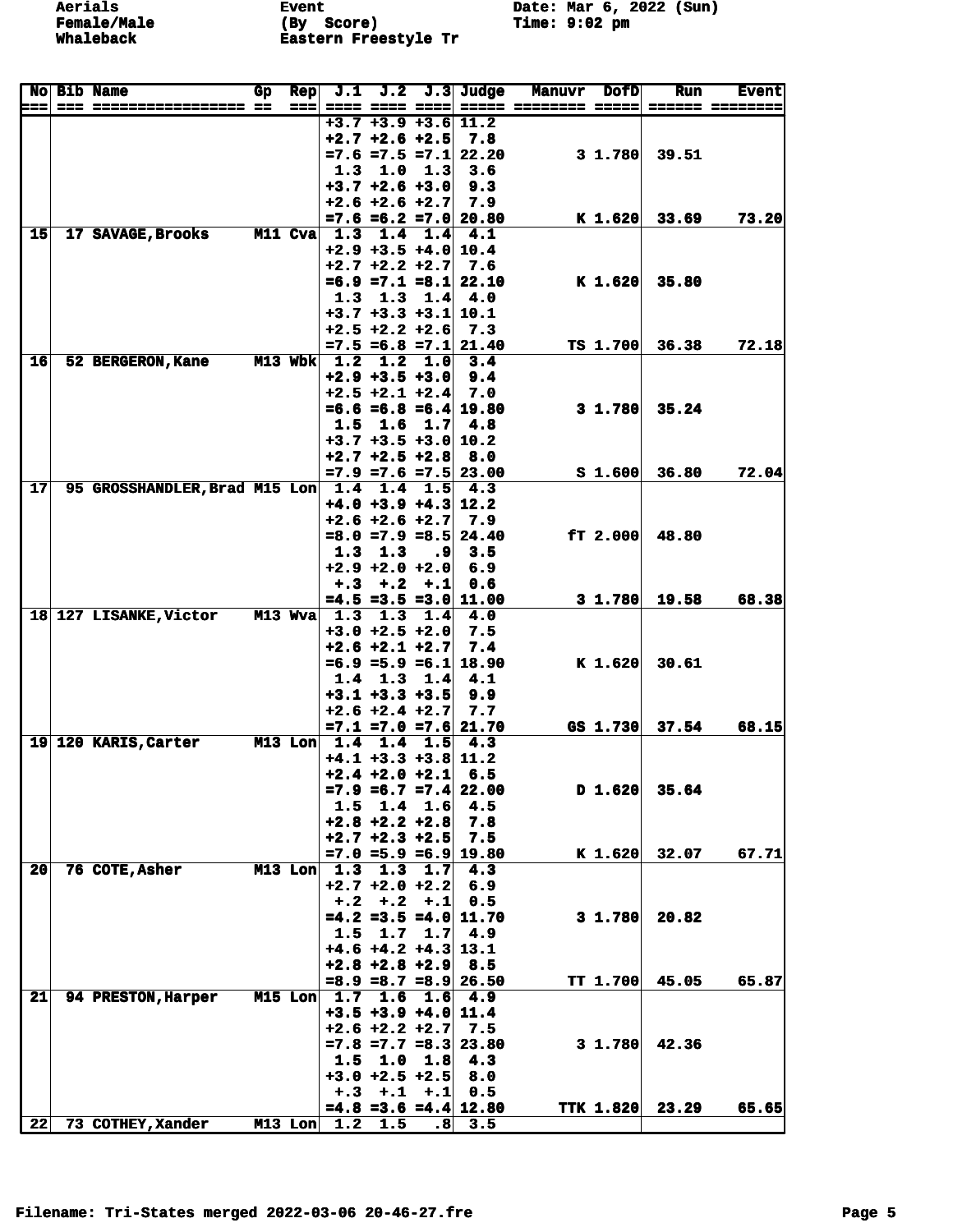**Event** (By Score)<br>Eastern Freestyle Tr Date: Mar 6, 2022 (Sun) Time: 9:02 pm

|                 |                            | No Bib Name                             | Gр | <b>Rep</b> |                      |                           |         | J.1 J.2 J.3 Judge          | <b>Manuvr</b> | <b>DofD</b>  | <b>Run</b> | <b>Event</b>    |
|-----------------|----------------------------|-----------------------------------------|----|------------|----------------------|---------------------------|---------|----------------------------|---------------|--------------|------------|-----------------|
|                 | $\qquad \qquad - \qquad -$ | _____________________                   |    | ===        |                      |                           |         |                            |               |              |            | ====== ======== |
|                 |                            |                                         |    |            |                      | $+3.7 +3.0 +3.0$          |         | 9.7                        |               |              |            |                 |
|                 |                            |                                         |    |            |                      | $+2.6 + 2.5 + 2.6$        |         | 7.7                        |               |              |            |                 |
|                 |                            |                                         |    |            |                      |                           |         | $=7.5 = 7.0 = 6.4$ 20.90   |               | D 1.620      | 33.85      |                 |
|                 |                            |                                         |    |            |                      | $1.2$ 1.2 1.3             |         | 3.7                        |               |              |            |                 |
|                 |                            |                                         |    |            |                      | $+2.5 +2.2 +2.0$          |         | 6.7                        |               |              |            |                 |
|                 |                            |                                         |    |            |                      | $+2.6 +2.6 +2.6$          |         | 7.8                        |               |              |            |                 |
|                 |                            |                                         |    |            |                      |                           |         | $=6.3$ $=6.0$ $=5.9$ 18.20 |               | TS 1.700     | 30.94      | 64.79           |
| 23              |                            | 22 HAYNER, Tyson                        |    |            | $M11$ Cva $1.0$      | $\cdot$ .8                | 1.6     | 3.4                        |               |              |            |                 |
|                 |                            |                                         |    |            |                      | $+3.1$ $+2.0$ $+2.6$      |         | 7.7                        |               |              |            |                 |
|                 |                            |                                         |    |            |                      | $+, 5 + .2$               | $+.5$   | 1.2                        |               |              |            |                 |
|                 |                            |                                         |    |            |                      |                           |         | $=4.6$ =3.0 =4.7 12.30     |               | 3X 1.900     | 23.37      |                 |
|                 |                            |                                         |    |            |                      | $1.5$ $1.4$ $1.4$         |         | 4.3                        |               |              |            |                 |
|                 |                            |                                         |    |            |                      | $+3.8$ $+3.2$ $+3.6$ 10.6 |         |                            |               |              |            |                 |
|                 |                            |                                         |    |            |                      | $+2.7 + 2.7 + 2.7$        |         | 8.1                        |               |              |            |                 |
|                 |                            |                                         |    |            |                      |                           |         | $=8.0$ $=7.3$ $=7.7$ 23.00 |               | DD 1.740     | 40.02      | 63.39           |
| 24              |                            | 31 CARTER, Jackson                      |    |            | $M11$ Lon $1.2$      | $\boldsymbol{\cdot}$ 8    | ا9.     | 2.9                        |               |              |            |                 |
|                 |                            |                                         |    |            |                      | $+2.7 +1.8 +1.5$          |         | 6.0                        |               |              |            |                 |
|                 |                            |                                         |    |            |                      | $+.3 + .2$                | $+ .1$  | 0.6                        |               |              |            |                 |
|                 |                            |                                         |    |            |                      | $=4.2$ =2.8 =2.5          |         | 9.50                       |               | $bL$ 2.050   | 19.47      |                 |
|                 |                            |                                         |    |            |                      | $1.3$ $1.3$               | 1.2     | 3.8                        |               |              |            |                 |
|                 |                            |                                         |    |            |                      | $+3.5 +3.6 +2.8$          |         | 9.9                        |               |              |            |                 |
|                 |                            |                                         |    |            |                      | $+2.5$ $+2.5$ $+2.5$      |         | 7.5                        |               |              |            |                 |
|                 |                            |                                         |    |            |                      |                           |         | $=7.3$ $=7.4$ $=6.5$ 21.20 |               | TS 1.700     | 36.04      | 55.51           |
| 25 <sub>1</sub> |                            | 50 PIRES, Tiago                         |    |            |                      | M13 Wva 1.2 1.0 1.0       |         | 3.2                        |               |              |            |                 |
|                 |                            |                                         |    |            |                      | $+2.7 + 2.4 + 2.0$        |         | 7.1                        |               |              |            |                 |
|                 |                            |                                         |    |            |                      | $+1.8$ $+1.7$ $+1.8$ 5.3  |         |                            |               |              |            |                 |
|                 |                            |                                         |    |            |                      |                           |         | $=5.7$ $=5.1$ $=4.8$ 15.60 |               | 3X 1.900     | 29.64      |                 |
|                 |                            |                                         |    |            | 1.1                  | $\cdot$ . 9               | ا9.     | 2.9                        |               |              |            |                 |
|                 |                            |                                         |    |            |                      | $+2.7 + 2.6 + 2.8$        |         | 8.1                        |               |              |            |                 |
|                 |                            |                                         |    |            |                      | $+.2 + .1$                | $+ . 1$ | 0.4                        |               |              |            |                 |
|                 |                            |                                         |    |            |                      |                           |         | $=4.0$ =3.6 =3.8 11.40     |               | $3 \; 1.780$ | 20.29      | 49.93           |
| 26              |                            | 14 CUNDIFF, Samson                      |    | $M11$ Wva  | $\cdot \overline{7}$ | $\boldsymbol{\cdot}$ 8    | .8      | 2.3                        |               |              |            |                 |
|                 |                            |                                         |    |            |                      | $+2.0 +1.5 +2.5$          |         | 6.0                        |               |              |            |                 |
|                 |                            |                                         |    |            |                      | $+,4$ +,1                 | $+ .1$  | 0.6                        |               |              |            |                 |
|                 |                            |                                         |    |            |                      | $=3.1$ $=2.4$ $=3.4$      |         | 8.90                       |               | TS 1.700     | 15.13      |                 |
|                 |                            |                                         |    |            | 1.3                  | 1.5                       | 1.3     | 4.1                        |               |              |            |                 |
|                 |                            |                                         |    |            |                      | $+3.5 +2.6 +2.7$          |         | 8.8                        |               |              |            |                 |
|                 |                            |                                         |    |            |                      | $+2.6 + 2.4 + 2.5$        |         | 7.5                        |               |              |            |                 |
|                 |                            |                                         |    |            |                      |                           |         | $=7.4$ $=6.5$ $=6.5$ 20.40 |               | $D_1.620$    | 33.04      | 48.17           |
|                 |                            | 27 141 THERIAULT, Rowan M11 Gou 1.4 1.6 |    |            |                      |                           | 1.2     | 4.2                        |               |              |            |                 |
|                 |                            |                                         |    |            |                      | $+2.7 + 2.6 + 2.6$        |         | 7.9                        |               |              |            |                 |
|                 |                            |                                         |    |            |                      | $+.3 + .3 + .3 + .3$      |         | 0.9                        |               |              |            |                 |
|                 |                            |                                         |    |            |                      |                           |         | $=4.4$ $=4.5$ $=4.1$ 13.00 |               | 3 1.780      | 23.14      |                 |
|                 |                            |                                         |    |            |                      |                           |         |                            |               |              | dnf        | 23.14           |
| 28              |                            | 49 CANES, Gabriel                       |    | M13 Lon    |                      |                           |         |                            |               |              | dns        |                 |
|                 |                            |                                         |    |            |                      |                           |         |                            |               |              | dns        | dns             |
| 28              |                            | 68 KARIS, Brody                         |    | $M13$ Lon  |                      |                           |         |                            |               |              | dns        |                 |
|                 |                            |                                         |    |            |                      |                           |         |                            |               |              | dns        | dns             |
|                 |                            |                                         |    |            |                      |                           |         |                            |               |              |            |                 |

Winfree 2022.00, B Rules, Rand=409 @11:39a(22-3-4), A